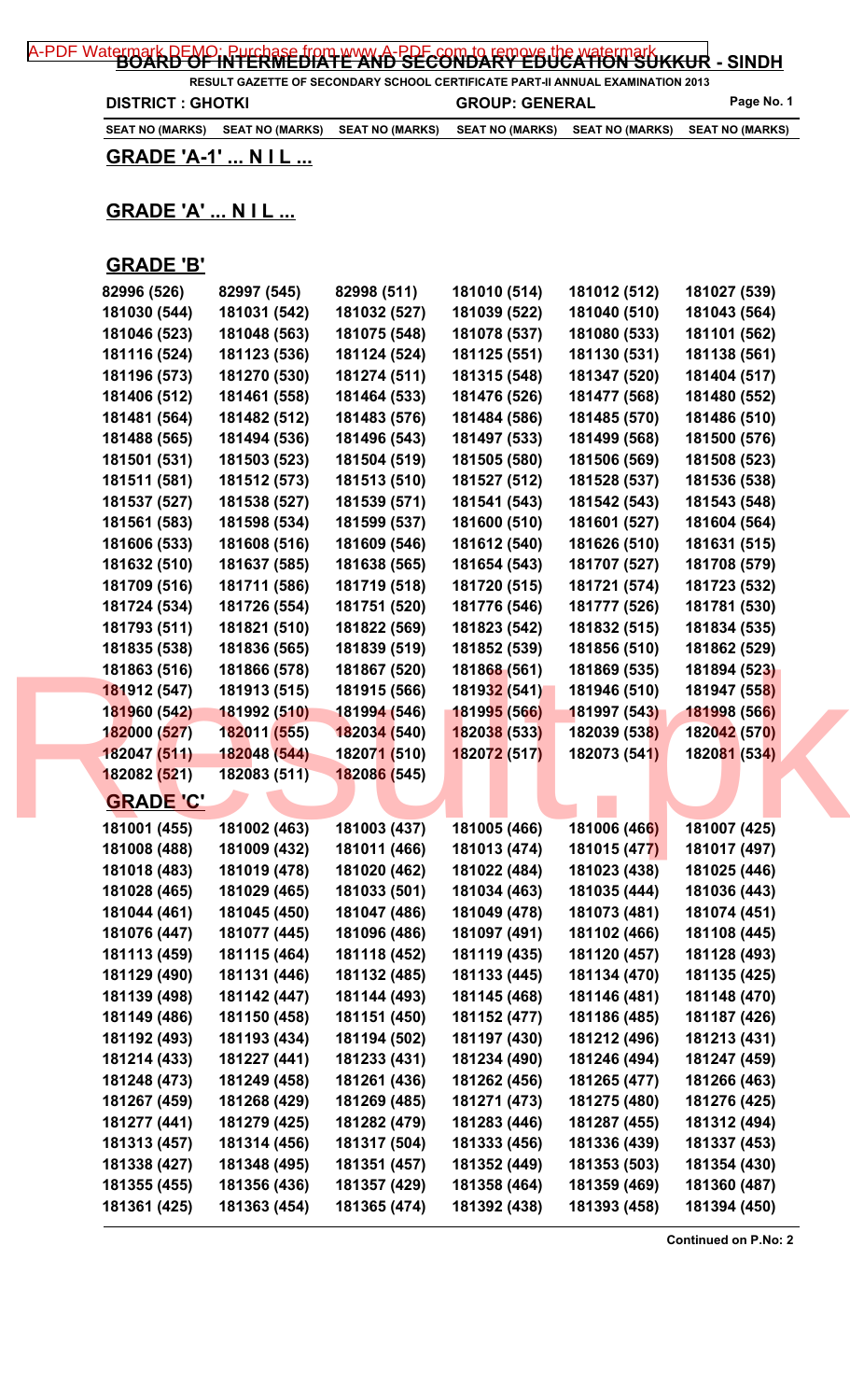|                        | <b>DISTRICT : GHOTKI</b> |                             |                        | <b>GROUP: GENERAL</b>  |                        |
|------------------------|--------------------------|-----------------------------|------------------------|------------------------|------------------------|
| <b>SEAT NO (MARKS)</b> | <b>SEAT NO (MARKS)</b>   | <b>SEAT NO (MARKS)</b>      | <b>SEAT NO (MARKS)</b> | <b>SEAT NO (MARKS)</b> | <b>SEAT NO (MARKS)</b> |
| <b>GRADE 'C'</b>       |                          |                             |                        |                        |                        |
| 181396 (502)           | 181398 (443)             | 181399 (490)                | 181400 (454)           | 181401 (483)           | 181405 (472)           |
| 181407 (425)           | 181441 (479)             | 181442 (445)                | 181451 (437)           | 181463 (484)           | 181479 (479)           |
| 181487 (429)           | 181489 (471)             | 181490 (465)                | 181492 (494)           | 181493 (456)           | 181495 (450)           |
| 181498 (499)           | 181502 (503)             | 181507 (454)                | 181509 (503)           | 181510 (466)           | 181514 (464)           |
| 181526 (455)           | 181529 (491)             | 181530 (466)                | 181531 (501)           | 181540 (469)           | 181544 (425)           |
| 181571 (478)           | 181573 (493)             | 181574 (472)                | 181575 (490)           | 181576 (464)           | 181577 (431)           |
| 181579 (474)           | 181580 (438)             | 181582 (455)                | 181583 (446)           | 181584 (449)           | 181585 (437)           |
| 181587 (489)           | 181589 (497)             | 181596 (496)                | 181597 (484)           | 181603 (461)           | 181605 (464)           |
| 181607 (476)           | 181610 (454)             | 181611 (503)                | 181613 (445)           | 181628 (441)           | 181630 (494)           |
| 181633 (460)           | 181636 (455)             | 181639 (434)                | 181640 (497)           | 181641 (477)           | 181651 (458)           |
| 181653 (449)           | 181681 (471)             | 181683 (451)                | 181685 (425)           | 181687 (487)           | 181701 (441)           |
| 181702 (470)           | 181704 (445)             | 181706 (434)                | 181712 (484)           | 181713 (482)           | 181714 (427)           |
| 181715 (492)           | 181717 (507)             | 181718 (453)                | 181725 (495)           | 181727 (504)           | 181728 (456)           |
| 181730 (503)           | 181731 (501)             | 181761 (483)                | 181763 (480)           | 181764 (493)           | 181765 (427)           |
| 181769 (467)           | 181779 (446)             | 181780 (478)                | 181782 (495)           | 181785 (469)           | 181786 (439)           |
| 181794 (459)           | 181824 (444)             | 181837 (440)                | 181838 (483)           | 181841 (445)           | 181845 (500)           |
| 181851 (490)           | 181858 (496)             | 181859 (425)                | 181860 (491)           | 181864 (486)           | 181865 (469)           |
| 181871 (441)           | 181875 (425)             | 181877 (432)                | 181882 (468)           | 181884 (459)           | 181885 (465)           |
| 181887 (427)           | 181889 (425)             | 181891 (476)                | 181893 (459)           | 181914 (489)           | 181918 (437)           |
| 181919 (425)           | 181931 (499)             | 181933 (456)                | 181936 (430)           | 181939 (453)           | 181940 (444)           |
| 181941 (444)           | 181942 (437)             | 181943 (460)                | 181948 (489)           | 181950 (444)           | 181951 (445)           |
| 181952 (485)           | 181953 (501)             | 181954 (425)                | 181957 (482)           | 181961 (472)           | 181967 (449)           |
| 181969 (481)           | 181971 (483)             | 181972 (425)                | 181976 (473)           | 181978 (449)           | 181979 (450)           |
| 181980 (465)           | 181991 (435)             | 181993 (497)                | 181996 (482)           | 181999 (459)           | 182013 (494)           |
| 182023 (493)           | 182024 (495)             | 182026 (472)                | 182028 (445)           | 182029 (428)           | 182032 (448)           |
| 182033 (491)           | 182035 (478)             | 182036 (433)                | 182037 (498)           | 182040 (492)           | 182041 (504)           |
| 182044 (453)           | 182045 (461)             | 182046 (490)                | 182049 (499)           | 182050 (480)           | 182051 (442)           |
| 182052 (476)           | 182055 (466)             | 182074 (477)                | 182084 (504)           | 189816 (484)           | 189817 (446)           |
| 189856 (436)           | 189921 (449)             | 189931 (503)                | 189932 (432)           | 189951 (449)           | 189961 (427)           |
| 189966 (478)           | 189967 (446)             | 18996 <mark>9 (</mark> 441) | 189970 (484)           | 189971 (460)           | 189986 (426)           |
| 189996 (487)           |                          |                             |                        |                        |                        |
|                        |                          |                             |                        |                        |                        |
| <b>GRADE 'D'</b>       |                          |                             |                        |                        |                        |
| 181004 (414)           | 181014 (419)             | 181021 (410)                | 181037 (399)           | 181038 (379)           | 181079 (419)           |
| 181098 (403)           | 181099 (399)             | 181100 (395)                | 181107 (407)           | 181111 (388)           | 181112 (405)           |
| 181114 (408)           | 181122 (417)             | 181191 (385)                | 181195 (392)           | 181198 (397)           | 181211 (413)           |
| 181215 (406)           | 181229 (416)             | 181230 (413)                | 181231 (418)           | 181263 (370)           | 181264 (388)           |
| 181272 (363)           | 181280 (393)             | 181281 (417)                | 181331 (391)           | 181339 (417)           | 181340 (399)           |
| 181346 (344)           | 181349 (378)             | 181350 (404)                | 181362 (414)           | 181364 (412)           | 181366 (377)           |
| 181391 (377)           | 181397 (349)             | 181462 (416)                | 181572 (393)           | 181586 (409)           | 181627 (390)           |
| 181629 (417)           | 181634 (415)             | 181635 (379)                | 181642 (405)           | 181682 (413)           | 181684 (369)           |
| 181688 (342)           | 181689 (412)             | 181722 (369)                | 181752 (405)           | 181767 (418)           | 181768 (372)           |
| 181778 (401)           | 181791 (354)             | 181797 (413)                | 181811 (370)           | 181853 (414)           | 181854 (365)           |
| 181855 (408)           | 181870 (415)             | 181872 (391)                | 181874 (393)           | 181876 (391)           | 181880 (418)           |
| 181881 (416)           | 181883 (418)             | 181886 (391)                | 181888 (354)           | 181890 (351)           | 181911 (367)           |
| 181935 (419)           | 181938 (391)             | 181956 (403)                | 181959 (391)           | 181963 (409)           | 181964 (358)           |
| 181973 (380)           | 181975 (409)             | 181977 (415)                | 182012 (404)           | 182021 (398)           | 182022 (388)           |
| 182025 (419)           | 182027 (405)             | 182030 (399)                | 182043 (387)           | 189801 (372)           | 189818 (364)           |
| 189823 (418)           | 189876 (371)             | 189911 (360)                | 189987 (389)           | 189988 (419)           | 189997 (406)           |
| 189998 (389)           |                          |                             |                        |                        |                        |
| <b>GRADE 'E'</b>       |                          |                             |                        |                        |                        |

**Continued on P.No: 3**